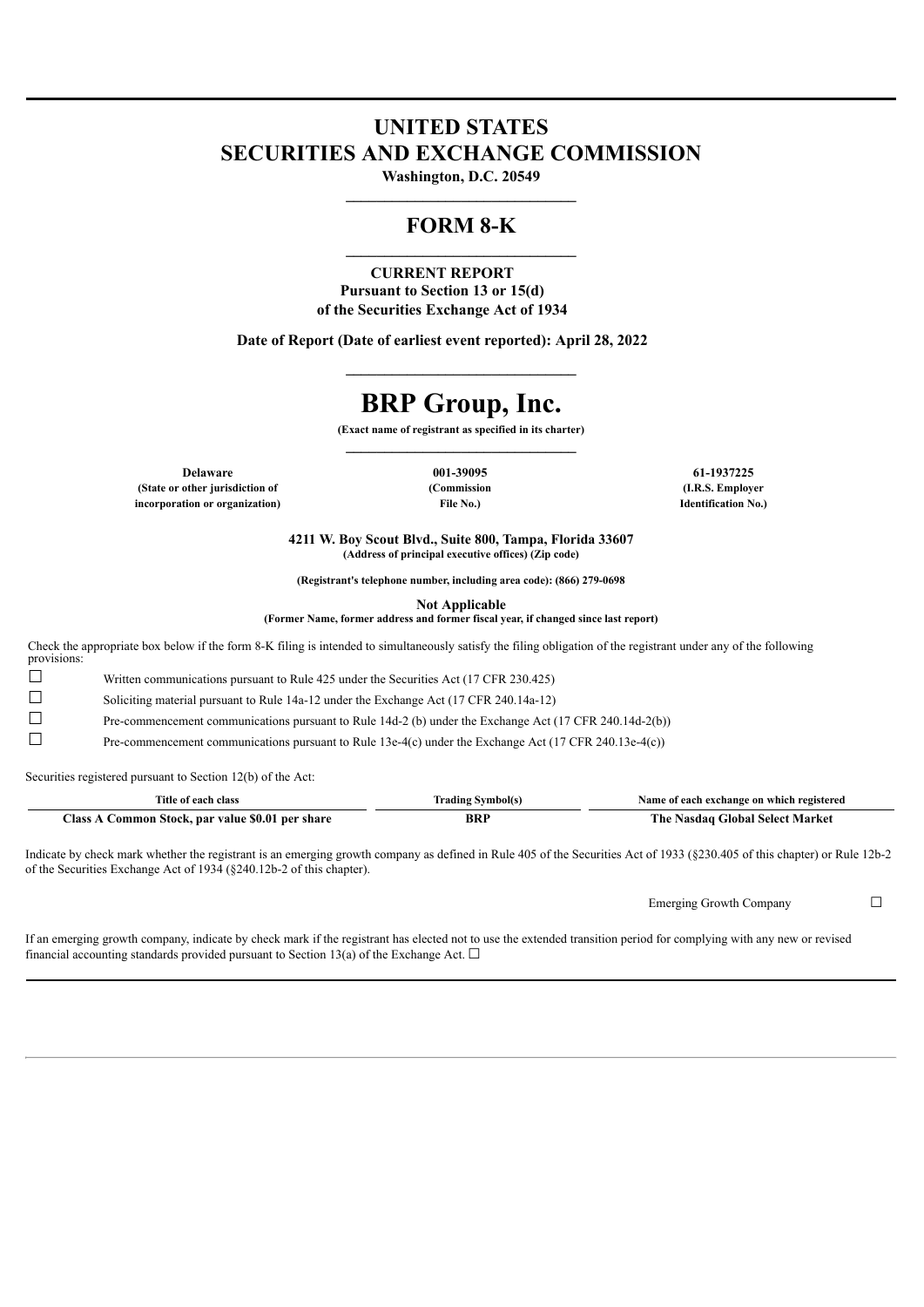#### **Item 8.01. Other Events.**

On April 29, 2022, BRP Insurance Intermediary Holdings, LLC, an indirect subsidiary of BRP Group, Inc. ("BRP Group"), successfully closed its newest Partnership, BRP Group's nomenclature for a strategic acquisition, with Westwood Insurance Agency ("Westwood") by acquiring all of the outstanding equity interests of Westwood.

#### Item 2.03. Creation of a Direct Financial Obligation or an Obligation under and Off-Balance Sheet Arrangement of a Registrant.

On April 28, 2022, BRP Group borrowed an additional \$380 million under the revolving credit facility pursuant to the terms of that certain Credit Agreement, dated as of October 14, 2020, as amended (the "Credit Agreement"), between BRP Group's subsidiary, Baldwin Risk Partners, LLC, as borrower, JPMorgan Chase Bank, N.A., as the Administrative Agent, the Guarantors party thereto, the Lenders party thereto and the Issuing Lenders party thereto, for general working capital purposes and to fund certain closing cash and post-closing contingent consideration payments for the Westwood Partnership. As of the date hereof, the amount outstanding under the Credit Agreement is \$530 million and the remaining availability for borrowing is \$70 million. The revolving credit facility under the Credit Agreement matures in 2027.